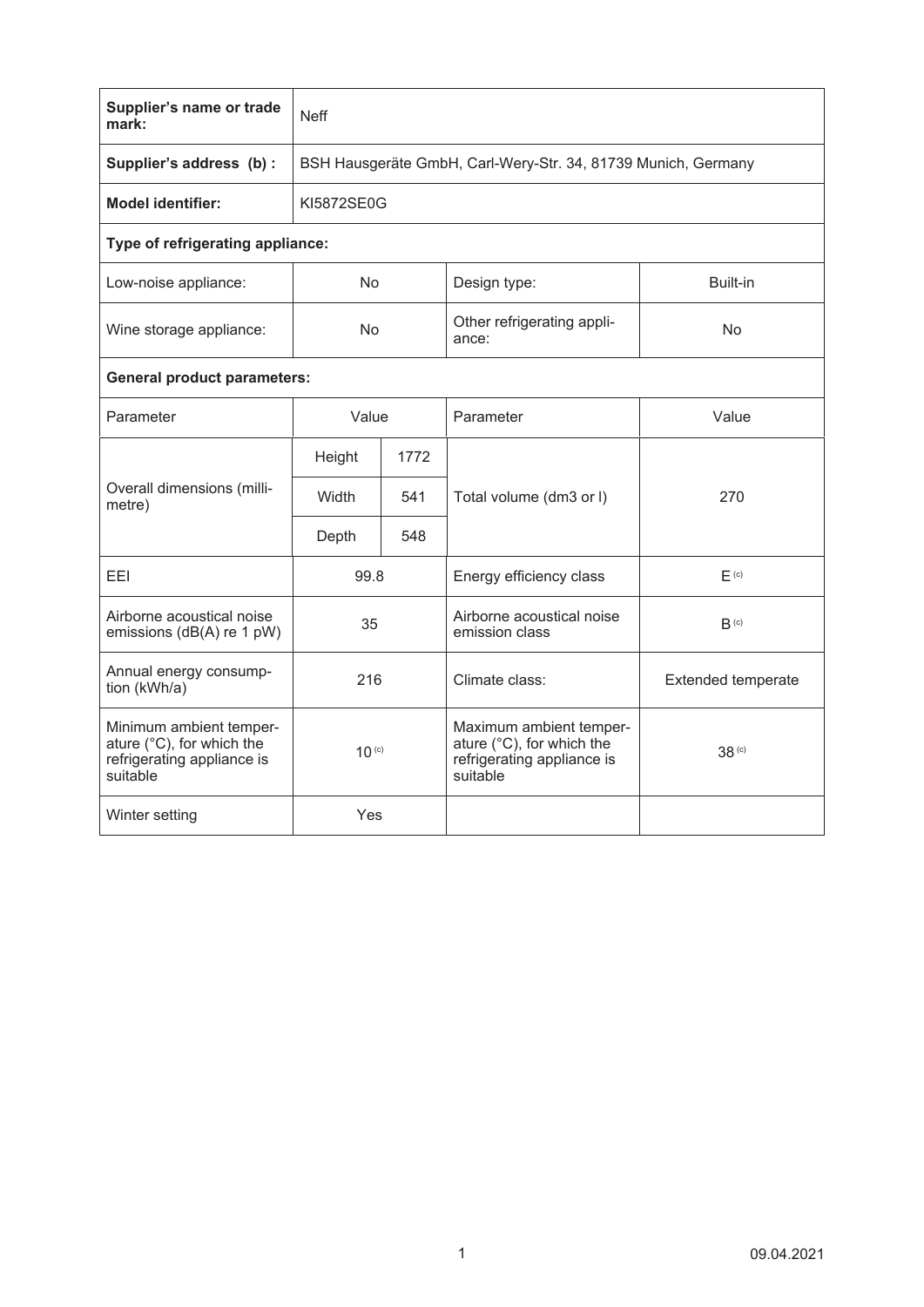| <b>Compartment Parameters:</b>                                  |     |                                                       |                                                                                                                                                                               |                                   |                                                                                 |  |  |  |
|-----------------------------------------------------------------|-----|-------------------------------------------------------|-------------------------------------------------------------------------------------------------------------------------------------------------------------------------------|-----------------------------------|---------------------------------------------------------------------------------|--|--|--|
| Compartment type                                                |     |                                                       | Compartment parameters and values                                                                                                                                             |                                   |                                                                                 |  |  |  |
|                                                                 |     | Com-<br>part-<br>ment<br>Volume<br>(dm3 or<br>$\vert$ | Recommended temperat-<br>ure setting for optimised<br>food storage (°C)<br>These settings shall not<br>contradict the storage con-<br>ditions set out in Annex IV,<br>Table 3 | Freezing<br>capacity<br>(kg/24 h) | Defrosting<br>type<br>(auto-de-<br>frost = $A$ ,<br>manual<br>$defrost =$<br>M) |  |  |  |
| Pantry                                                          | No  |                                                       |                                                                                                                                                                               |                                   |                                                                                 |  |  |  |
| Wine storage                                                    | No  |                                                       |                                                                                                                                                                               |                                   |                                                                                 |  |  |  |
| Wine storage 2                                                  | No  |                                                       |                                                                                                                                                                               |                                   |                                                                                 |  |  |  |
| Wine storage 3                                                  | No  |                                                       |                                                                                                                                                                               |                                   |                                                                                 |  |  |  |
| Cellar                                                          | No  |                                                       |                                                                                                                                                                               |                                   |                                                                                 |  |  |  |
| Fresh food                                                      | Yes | 200.0                                                 | $\overline{4}$                                                                                                                                                                | $\overline{a}$                    | A                                                                               |  |  |  |
| Chill                                                           | No  | $\overline{\phantom{a}}$                              |                                                                                                                                                                               | $\blacksquare$                    |                                                                                 |  |  |  |
| 0-star or ice- making                                           | No  |                                                       |                                                                                                                                                                               |                                   |                                                                                 |  |  |  |
| 1-star                                                          | No  |                                                       |                                                                                                                                                                               |                                   |                                                                                 |  |  |  |
| 2-star                                                          | No  |                                                       |                                                                                                                                                                               |                                   |                                                                                 |  |  |  |
| 3-star                                                          | No  |                                                       |                                                                                                                                                                               |                                   |                                                                                 |  |  |  |
| 4-star                                                          | Yes | 70.0                                                  | $-18$                                                                                                                                                                         | 3.20                              | M                                                                               |  |  |  |
| 2-star section                                                  | No  |                                                       |                                                                                                                                                                               |                                   |                                                                                 |  |  |  |
| Variable temperature com-<br>partment                           |     |                                                       |                                                                                                                                                                               |                                   |                                                                                 |  |  |  |
| For 4-star compartments                                         |     |                                                       |                                                                                                                                                                               |                                   |                                                                                 |  |  |  |
| Fast freeze facility                                            |     |                                                       | Yes                                                                                                                                                                           |                                   |                                                                                 |  |  |  |
| Light source parameters (a) (b):                                |     |                                                       |                                                                                                                                                                               |                                   |                                                                                 |  |  |  |
| Type of light source                                            |     |                                                       | LED                                                                                                                                                                           |                                   |                                                                                 |  |  |  |
| Energy efficiency class                                         |     |                                                       | D                                                                                                                                                                             |                                   |                                                                                 |  |  |  |
| Minimum duration of the guarantee offered by the supplier (b) : |     |                                                       | 2 years                                                                                                                                                                       |                                   |                                                                                 |  |  |  |